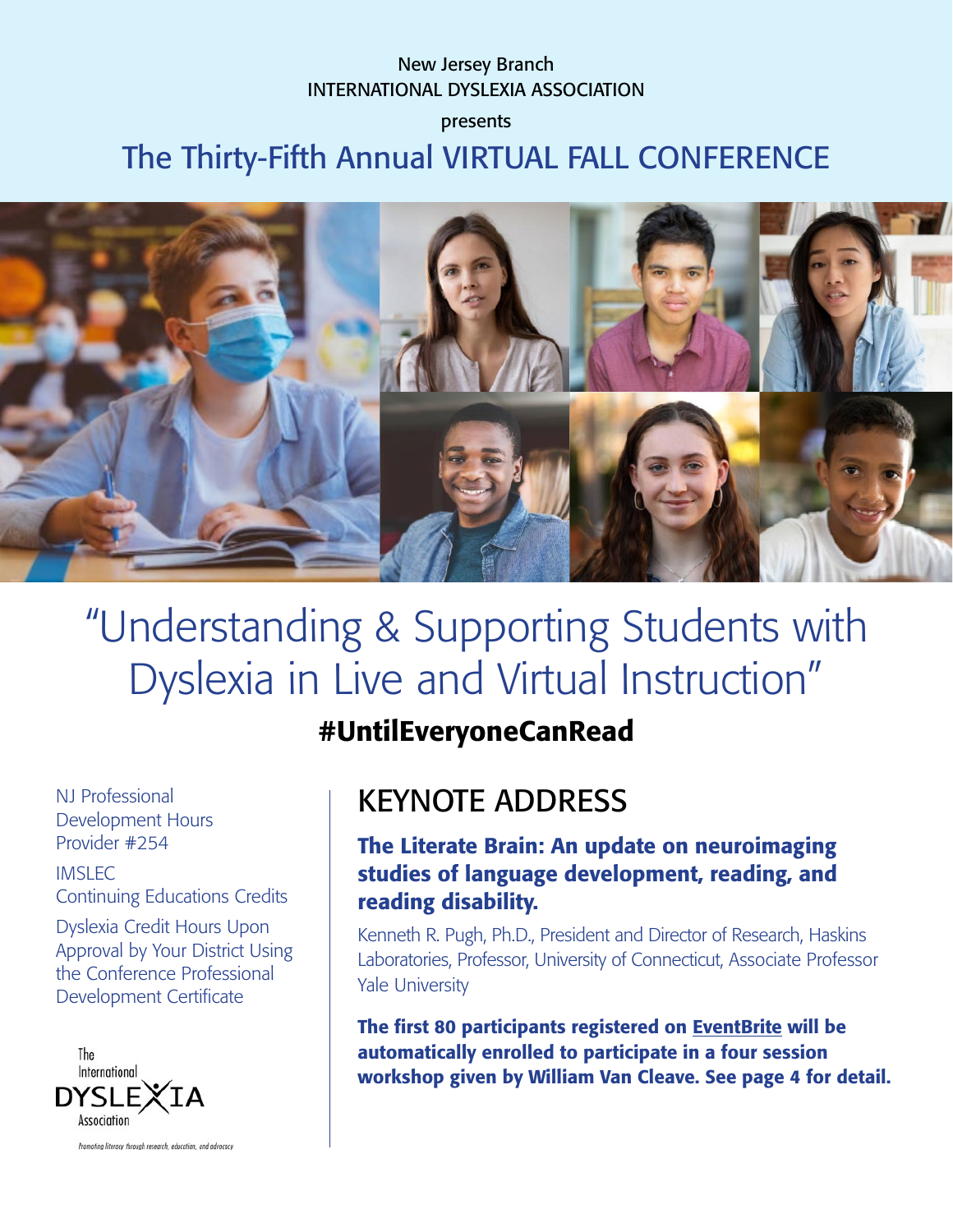## VIRTUAL CONFERENCE OVERVIEW

## Friday, October 16, 2020

#### 3:00 p.m.-6:00 p.m.

#### Session Title: Research, Rationale, Core Instructional Strategies

Audience: pa, ed, id Age Group: P, E, M, H **Speaker:** Marilyn Zecher, M.A., CALT

**Description:** This presentation will offer strategies for teaching all kinds of learners in a standards-based curriculum. It will be delivered in three segments over three consecutive days. Instruction will be delivered as 3 hours on Friday October 16, 6 hours Saturday October 17 and 3-4 hours Sunday afternoon October 17. It will demonstrate strategies and instructional language for supporting all learners through differentiation and accommodation which allows students with learning challenges to catch up to keep up. Particular attention will be paid to supporting those students with language-based and related learning challenges. Participants will practice strategies and language using the evidence-based instructional sequence known as Concrete-Representational-Abstract. Participants will be given the opportunity to assemble their own manipulatives or print samples on cardstock from pdf files. They will receive a list of materials which they may assemble prior to the conference.

## Saturday, October 17, 2020

- 8:15 a.m. Welcome: Patricia Barden, M.A., OGTT, Co-Director of Children's Dyslexia Center of Tenafly, Past President NJIDA
- 8:20 a.m. President's Address: Dawn Dennis, M.A., OG-TT, CDT, Learning Specialist and Adjunct Professor FDU
- 8:25 a.m. Introduction of Keynote: Emerson Dickman, JD
- 8:30 a.m. Keynote Address: Kenneth R. Pugh, Ph.D., President and Director of Research, Haskins Laboratories, Professor, University of Connecticut, Associate Professor Yale University

Good reading skills are crucial for success in the modern world. Reading disability (RD) is characterized as a brain-based difficulty in acquiring fluent decoding skill, usually associated with problems in operating on the phonological structures of language. I will review research from our lab and others which indicate that atypically developing children fail to organize left hemisphere reading "neurocircuits" that, in typically developing (TD) readers come online to support skilled word reading and comprehension. New discoveries on how genetic, neurobiological, and environmental factors (e.g., poverty, exposure to violence) impact early language development and how all this constrains later reading outcomes will be discussed. I will also present an overview and update of the latest research from our lab and others on the brain-basis of treatment and remediation of language and reading difficulties.

#### 10:30 a.m. Morning Break 10:45 **a.m.-12:15 p.m.** Morning Session

#### Session 1: Planning On It—Time Management in Supersonic Times

Audience: All Age Group: All **Speaker:** Paula Moraine, M.Ed., The Attention Fix Educational Consulting Abbreviation Key

Audience: Parents (pa), Educators (ed), LDTCs (lc), Physicians (ph), Administrators (ad), Psychologists/ Social Workers (psw), Individuals with Dyslexia (id), General Audience (ga)

Age Group: Preschool (P), Elementary School (E), Middle School (M), High School (H), College (C), Adults (A)

**Description:** How do we manage our time when the separate parts of our lives are travelling faster than the speed of sound? Time management can be elusive, a skill we all need to master, and yet we might not have a clear idea of time itself. This presentation will offer a new way to consider how time affects us in our everyday lives and suggests ways to engage with time that can make our lives more manageable. We will consider traditional approaches to time management as well as new and novel ideas that might help make sense out of the challenges we are all facing in 2020 and beyond.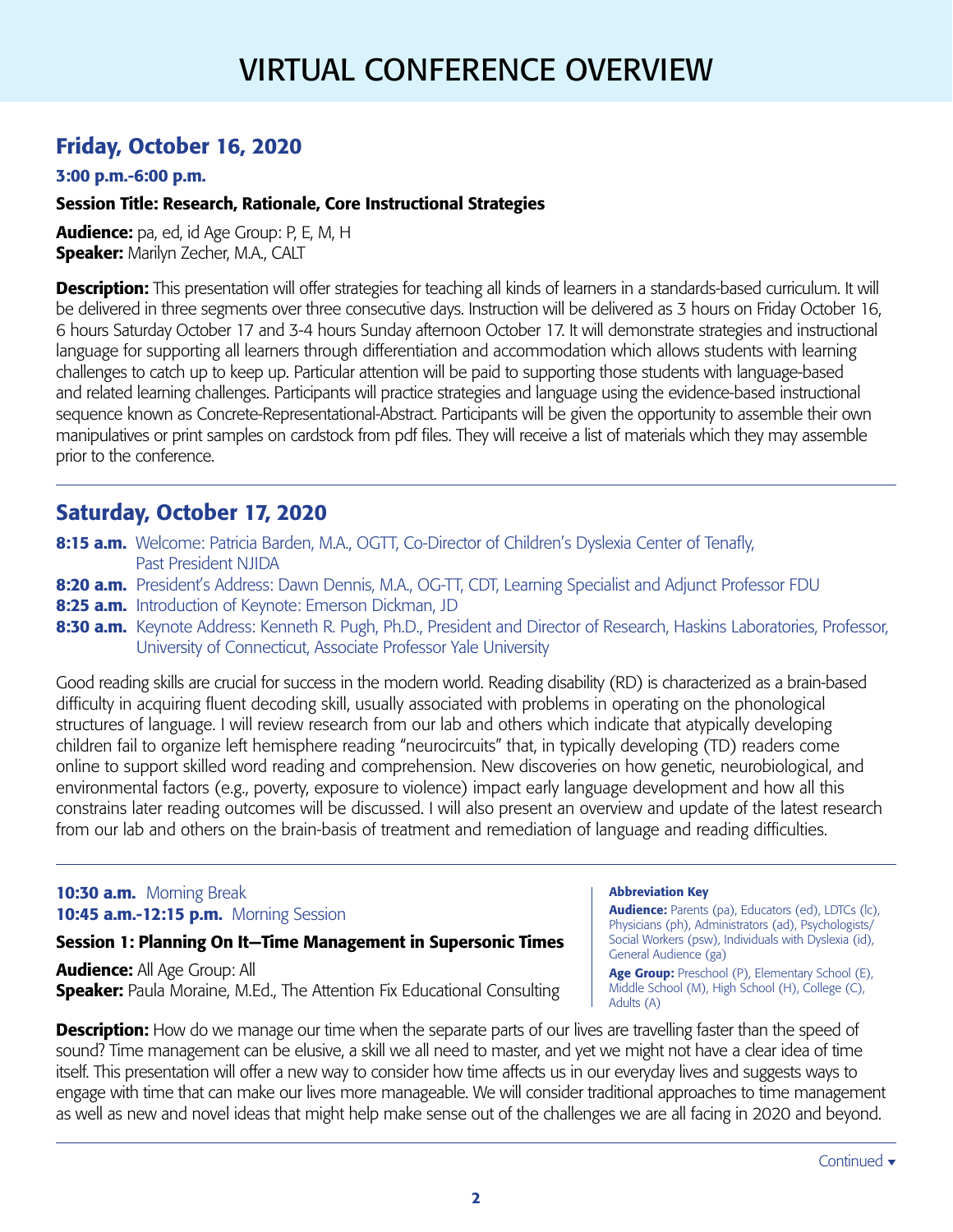## Saturday, October 17, 2020 *(Continued)*

#### 11:00 a.m.-6 p.m.

#### Math Session: Foundations, Skills and Operations

Audience: pa, ed, id Age Group: P, E, M, H **Speaker:** Marilyn Zecher, M.A., CALT

#### Abbreviation Key

Audience: Parents (pa), Educators (ed), LDTCs (lc), Physicians (ph), Administrators (ad), Psychologists/ Social Workers (psw), Individuals with Dyslexia (id), General Audience (ga)

Age Group: Preschool (P), Elementary School (E), Middle School (M), High School (H), College (C), Adults (A)

**Description:** This presentation will offer strategies for teaching all kinds of learners in a standards-based curriculum. It will be delivered in three segments over three consecutive days. Instruction will be delivered as 3 hours on Friday October 16, 6 hours Saturday October 17 and 3-4 hours Sunday afternoon October 17. It will demonstrate strategies and instructional language for supporting all learners through differentiation and accommodation which allows students with learning challenges to catch up to keep up. Particular attention will be paid to supporting those students with language-based and related learning challenges. Participants will practice strategies and language using the evidence-based instructional sequence known as Concrete-Representational-Abstract. Participants will be given the opportunity to assemble their own manipulatives or print samples on cardstock from pdf files. They will receive a list of materials which they may assemble prior to the conference.

#### 12:15 p.m.-1:15 p.m. Lunch 1:15 p.m.-2:55 p.m. Afternoon Sessions

#### Session 2: OG Online: Making Multisensory Lessons Effective on a Virtual Platform

Audience: ed, lc Age Group: E, M Speaker: Dr. Tammy Tillotson, ICALP, CALT, Director of Children's Dyslexia Charities and Center of Upper Wisconsin, Board member of ALTA, Former President of IDA-WI

#### Abbreviation Key

Audience: Parents (pa), Educators (ed), LDTCs (lc), Physicians (ph), Administrators (ad), Psychologists/ Social Workers (psw), Individuals with Dyslexia (id), General Audience (ga)

Age Group: Preschool (P), Elementary School (E), Middle School (M), High School (H), College (C), Adults (A)

**Description:** In this engaging session we will utilize evidence-based structured literacy methods to build phonemic awareness, phonics, fluency, vocabulary and comprehension skills through virtual instruction. We will discuss and see how readily available resources can be utilized to build strong phonemic awareness and phonics skills as well as develop accuracy and fluency. You will see firsthand how proven methods and procedures for teaching kiddos to read and spell can be incorporated seamlessly into your lessons.

## Sunday, October 18, 2020

#### 1:00 p.m.-5:00 p.m.

#### Session Title: Fraction & Decimal Concepts and Operations with Implications for Algebra

Audience: pa, ed, id Age Group: P, E, M, H **Speaker:** Marilyn Zecher, M.A., CALT

Description: This presentation will offer strategies for teaching all kinds of learners in a standards-based curriculum. It will be delivered in three segments over three consecutive days. Instruction will be delivered as 3 hours on Friday October 16, 6 hours Saturday October 17 and 3-4 hours Sunday afternoon October 17. It will demonstrate strategies and instructional language for supporting all learners through differentiation and accommodation which allows students with learning challenges to catch up to keep up. Particular attention will be paid to supporting those students with language-based and related learning challenges. Participants will practice strategies and language using the evidence-based instructional sequence known as Concrete-Representational-Abstract. Participants will be given the opportunity to assemble their own manipulatives or print samples on cardstock from pdf files. They will receive a list of materials which they may assemble prior to the conference. This workshop will be presented over 3 segments. It will comprise of 12-13 hours of instruction. Time will be allocated for Q&A after the intstructional time and the instructor will be available for upto 30 minutes after each session.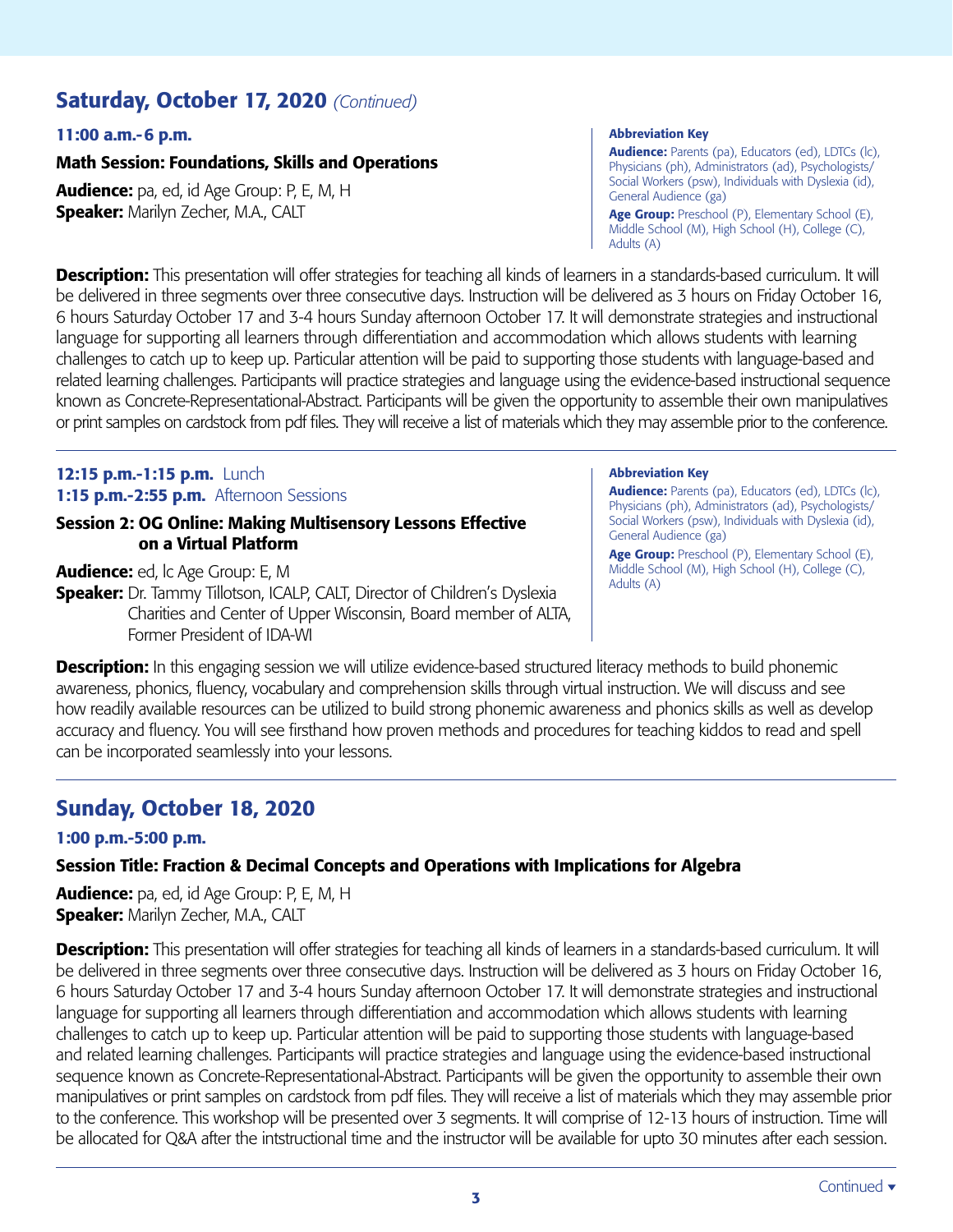## Complimentary PD Hours!!

The first 80 registrants via **[EventBrite](https://njida35.eventbrite.com)** who have provided tireless, innovative, energizing, virtual instruction to attentive, enthusiastic, ready-to-learn students during a world-wide, unimaginable, classroom-closing pandemic for the Conference will be our honored guests for the complimentary PD hours with William Van Cleave.

Multi-segment seminar... Using Adjectives as the Lens to Open Up Sentence-Level Reading & Writing.

#### October 19 and 26, and November 2 and 9, 2020

#### 7:00 p.m.-8:30 p.m.

Speaker: William Van Cleave, M.A., Educational Consultant, W.V.C.Ed

**Description:** Think you already know what an adjective is? Think again! In this hands-on, interactive, multi-component workshop by popular NJIDA presenter William Van Cleave, the adjectives have it! Van Cleave frames his syntax discussion in a way he's never done before, looking at words, phrases, clauses, verbals, and more, all through the lens of adjectival structure. Consider interesting sentences. Generate interesting sentences. Share and discuss English syntax. Join us for an adjective party!

## For FDU graduate credit you must attend the following sessions with **Marilyn Zecher–12.5 Hours** (Must attend all sessions)

#### Multisensory Math: Strategies for Teaching Math in a Standards-based Curriculum

Speaker: Marilyn Zecher, M.A., CALT

**Friday, October 16** (Must attend session) 3:00 p.m.-6:00 p.m.

Saturday, October 17 **11:00 a.m.-6:00 p.m.** (Lunch break from 12:30 p.m.-1:30 p.m.)

Sunday, October 18 1:00 p.m.-5:00 p.m.

**Instructor:** Marilyn Zecher, M.A., CALT

If interested in taking course for one graduate credit through FDU, contact Grace Hottinger at **[graceh@fdu.edu](mailto:graceh@fdu.edu)** or 201-692-2816. There will be a graduate tuition fee of \$175 paid to FDU in addition to NJIDA conference fee and a required written assignment.

### Professional Development Hours

**IMSLEC:** Attendees will earn 1 hour of PD credit for every hour of instructional time.

#### NJ PROFESSIONAL DEVELOPMENT HOURS

Certificate toward the 100-hour requirement will be provided after the conference via email within 5 business days of 10/17.

The following sessions will be recorded and available for 30 days if you have registered for them:

Marilyn Zecher–"Multi-Sensory Math" all Sessions

Paula Moraine–"Planning On It" Session

Tammy Tillotson–"Making Multi-Sensory Lessons Effective"